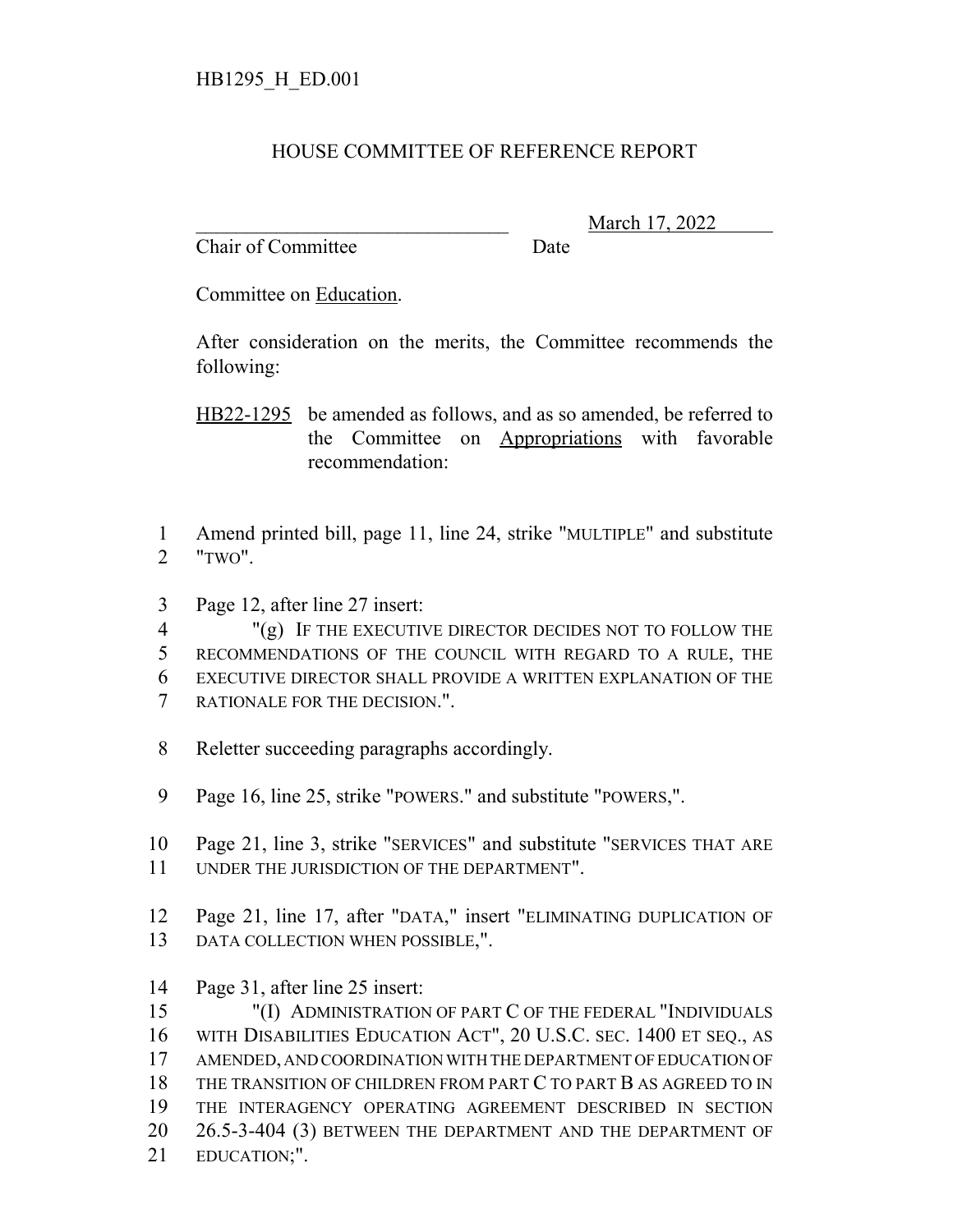- Renumber succeeding subparagraphs accordingly.
- Page 31, line 26, strike "INTERAGENCY AGREEMENT" and substitute "MEMORANDUM OF UNDERSTANDING".
- Page 36, line 12, strike "NETWORKS," and substitute "NETWORKS AND COLLABORATIVES,".
- Page 36, line 14, after the period add "THE SOLICITATION AND SELECTION OF ENTITIES TO SERVE AS LOCAL COORDINATING ORGANIZATIONS ARE NOT SUBJECT TO THE REQUIREMENTS OF THE "PROCUREMENT CODE", ARTICLES 9 101 TO 112 OF TITLE 24.".
- Page 37, line 3, after "PROVIDERS," insert "EARLY CHILDHOOD COUNCILS,".
- Page 37, line 3, after "AGENCIES," insert "SCHOOL DISTRICTS, CHARTER SCHOOLS,"
- Page 37, line 12, strike "AND".
- Page 37, after line 12 insert:
- "(IV) FAMILY RESOURCE CENTERS, AS DEFINED IN SECTION 26.5-3-102; AND".
- Renumber succeeding subparagraph accordingly.
- Page 43, strike lines 22 through 24 and substitute "PROVIDERS;".
- 20 Page 45, line 16, strike " $(2)(a)(III)$ ," and substitute " $(2)(c)$ ,".
- Page 46, line 14, after "RULE." insert "THE COORDINATOR AGREEMENTS
- 22 ARE NOT SUBJECT TO THE REQUIREMENTS OF THE "PROCUREMENT CODE",
- ARTICLES 101 TO 112 OF TITLE 24.".
- 24 Page 47, line 10, strike " $(2)(a)(III)$ ;" and substitute " $(2)(c)$ ;".
- Page 48, line 18, strike "(2)" and substitute "(3)".
- 26 Page 50, line 13, strike " $(2)(a)(III)$ ," and substitute " $(2)(c)$ ,".
- Page 52, after line 19 insert:
- 28 "(5) THE EXECUTIVE DIRECTOR SHALL ESTABLISH BY RULE A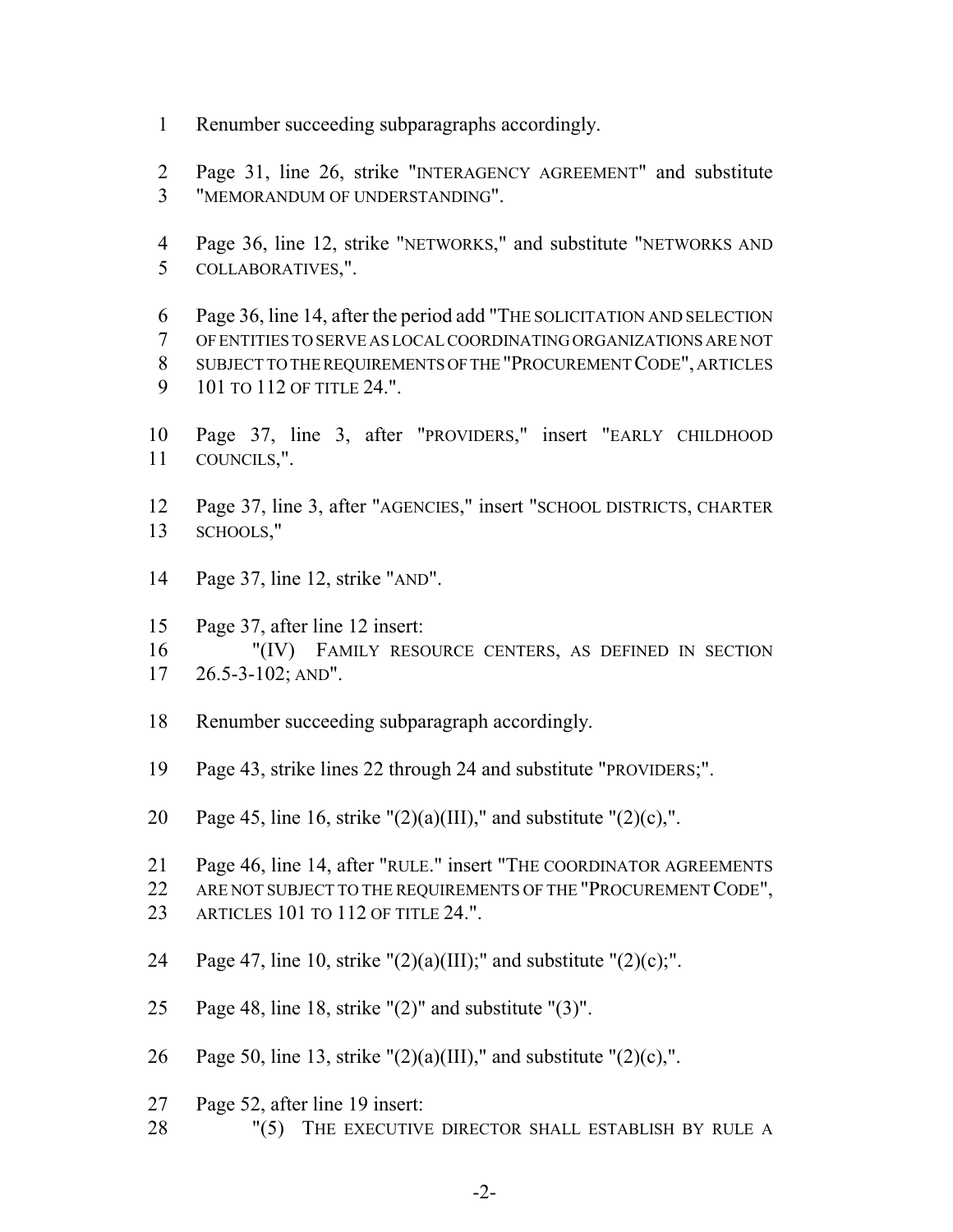PROCESS BY WHICH AN APPLYING ENTITY THAT IS NOT SELECTED TO ACT AS A LOCAL COORDINATING ORGANIZATION, OR A LOCAL COORDINATING ORGANIZATION FOR WHICH THE COORDINATING AGREEMENT IS

- TERMINATED, MAY APPEAL THE DECISION OF THE DEPARTMENT.".
- 5 Page 59, line 3, strike "42" and substitute " 20".
- 6 Page 73, line 24, strike "seventeen" and substitute "seventeen NINETEEN".
- Page 74, after line 1, insert:
- 8 "(b) THE EXECUTIVE DIRECTOR OF THE DEPARTMENT OF EARLY
- CHILDHOOD OR THE EXECUTIVE DIRECTOR'S DESIGNEE;".
- Reletter succeeding paragraphs according.
- 11 Page 74, line 6, strike "two" and substitute "two THREE".
- 12 Page 74, line 18, strike " $(2)(d)$ " and substitute " $\left(\frac{2}{d}\right)(2)(e)$ ".
- Page 83, line 13, strike "2023." and substitute "2028."
- Page 84, line 24, before "there" insert "AS AMENDED,".
- Page 90, line 16, strike "26.5-3-(408) (1)(a)." and substitute "26.5-3-408 (1).".
- Page 91, line 1, strike "PART" and substitute "PART".
- Page 93, line 5, after "**26.5-3-404.**" insert "**[Formerly 27-10.5-704]**".
- Page 140, line 1, strike "26.5-5-303 (5)." and substitute "26.5-5-303.".
- Page 140, line 15, strike "26.5-5-303 (5)," and substitute "26.5-5-303,".
- Page 140, line 16, strike "26.5-5-303 (12)," and substitute "26.5-5-303,".
- Page 140, line 20, strike "26.5-5-303 (27)," and substitute "26.5-5-303,".
- Page 142, line 12, strike "26.5-5-303 (5)." and substitute "26.5-5-303.".
- Page 143, line 7, strike "26.5-5-303 (12)." and substitute "26.5-5-303.".
- Page 159, after line 1 insert: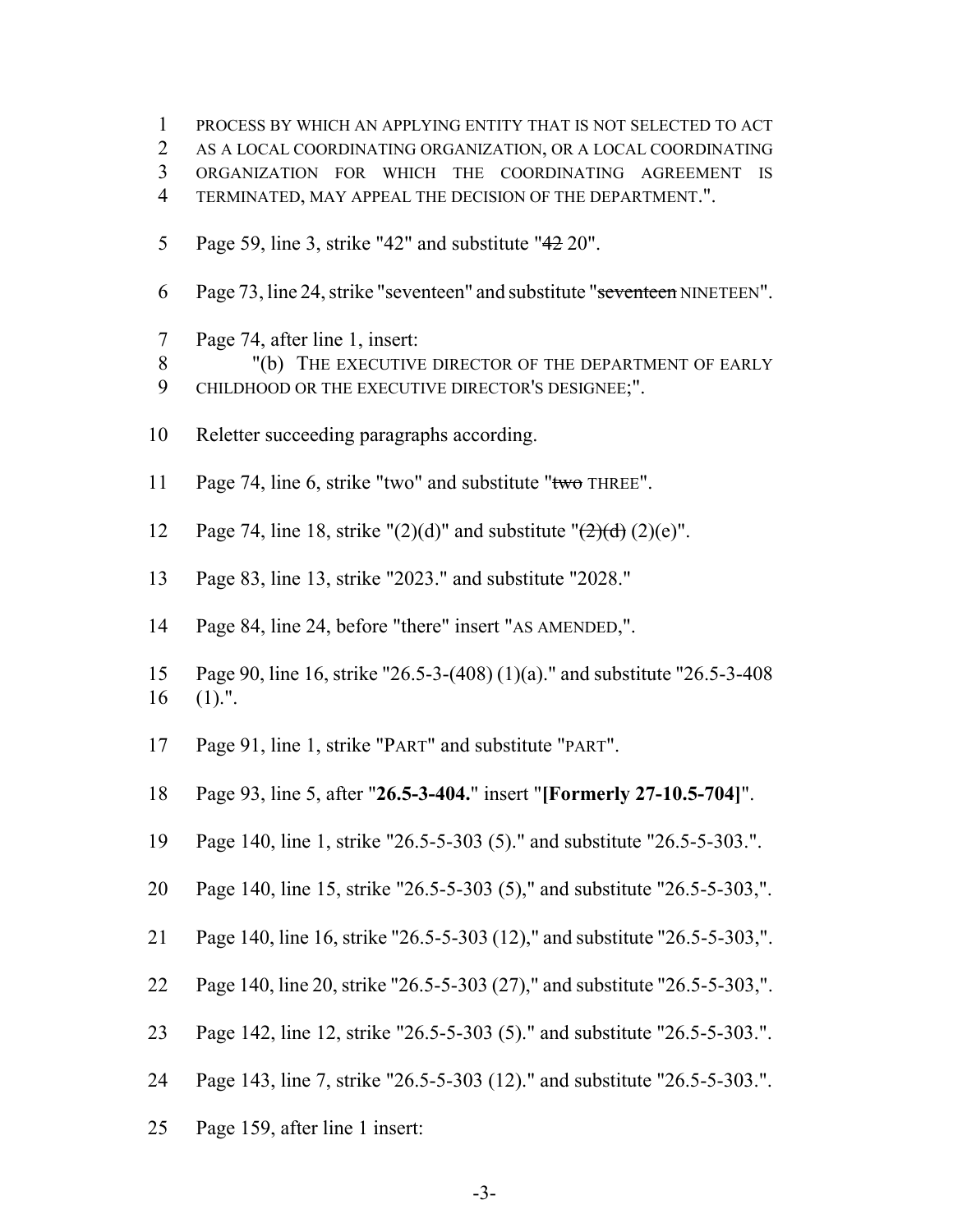"PART 9 FAMILY STRENGTHENING HOME VISITING PROGRAMS

 **26.5-3-901. Legislative declaration.** (1) THE GENERAL ASSEMBLY FINDS AND DECLARES THAT:

 (a) TRADITIONAL METHODS OF DELIVERING FAMILY-STRENGTHENING SERVICE PROGRAMS, WHICH OFTEN REQUIRE PARENTS AND THEIR CHILDREN TO TRAVEL TO A PROGRAM SITE TO ACCESS SERVICES DELIVERED SIMULTANEOUSLY TO MULTIPLE FAMILIES, OFTEN CREATE BARRIERS, SUCH AS LIMITED ACCESS TO TRANSPORTATION OR CREATION OF A STIGMA AROUND RECEIVING SERVICES, THAT PREVENT FAMILIES, ESPECIALLY LOW-INCOME FAMILIES, FROM RECEIVING THE 12 BENEFITS OF THE SERVICES;

 (b) EVIDENCE DEMONSTRATES THAT VOLUNTARY, HIGH-QUALITY, EVIDENCE-BASED PROGRAMS THAT DELIVER FAMILY-STRENGTHENING SUPPORT SERVICES HELP PARENTS AND OTHER CAREGIVERS DEVELOP THE SKILLS AND CONFIDENCE NEEDED TO PROMOTE THEIR CHILDREN'S 17 HEALTHY DEVELOPMENT AND LEARNING;

 (c) HOME VISITING IS A SERVICE DELIVERY STRATEGY THAT IS SUCCESSFULLY USED TO DELIVER A WIDE ARRAY OF HIGH-QUALITY, VOLUNTARY FAMILY-STRENGTHENING SUPPORT SERVICES AND THAT ENABLES FAMILIES TO OVERCOME BARRIERS TO ACCESS BECAUSE THE SERVICES ARE DELIVERED IN THE HOME OR OTHER CONVENIENT SETTINGS, 23 WHICH ARE OFTEN SELECTED BY THE FAMILY;

24 (d) HOME VISITING IS A SERVICE DELIVERY STRATEGY THAT CAN BE LEVERAGED TO PROVIDE HIGH-QUALITY, VOLUNTARY, FAMILY-STRENGTHENING SUPPORT SERVICES TO MORE COLORADO FAMILIES WHO HAVE FEWER RESOURCES AND ARE EXPOSED TO RISK FACTORS THAT MAY LEAD TO POOR OUTCOMES IN CHILD DEVELOPMENT. USING HOME VISITING TO PROVIDE THESE SERVICES RESULTS IN A STRONG RETURN ON INVESTMENT BY IMPROVING SCHOOL READINESS AND HELPING COLORADO'S CHILDREN REACH THEIR FULL POTENTIAL.

 (e) FAMILY-STRENGTHENING SUPPORT SERVICES THAT ARE DELIVERED THROUGH HOME VISITING HAVE ALSO DEMONSTRATED IMPROVED FAMILY AND CHILD OUTCOMES BY PROMOTING SOLID PARENT-CHILD RELATIONSHIPS, IMPROVING CHILD AND PARENTAL SOCIAL-EMOTIONAL AND PHYSICAL HEALTH, IMPROVING FAMILY ECONOMIC SECURITY, IDENTIFYING DEVELOPMENTAL DELAYS EARLY, PROVIDING TIMELY CHILD WELFARE INTERVENTION SERVICES, AND PREVENTING TRAUMA AND TOXIC STRESS.

 (2) THE GENERAL ASSEMBLY FINDS, THEREFORE, THAT AUTHORIZING GRANT PROGRAMS TO SUPPORT HOME VISITING PROGRAMS THAT DELIVER HIGH-QUALITY, VOLUNTARY, FAMILY-STRENGTHENING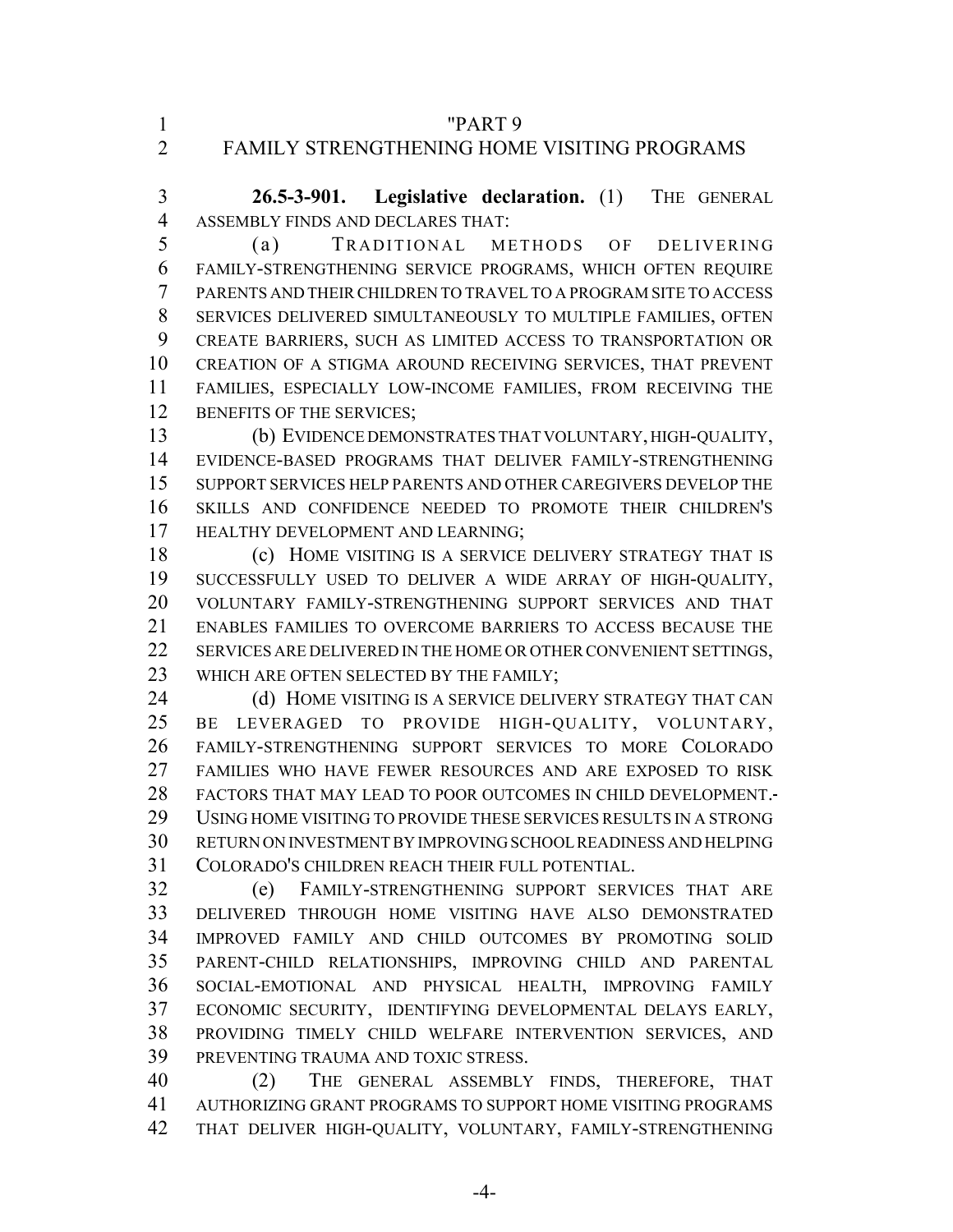SUPPORT SERVICES IS ONE OF THE BEST STRATEGIES AVAILABLE TO SUPPORT PARENTS AND OTHER CAREGIVERS IN PREPARING CHILDREN FOR FUTURE SUCCESS AND ENSURE ALL COLORADO CHILDREN ARE READY TO LEARN WHEN THEY ARRIVE AT SCHOOL.

 **26.5-3-902. Definition.** AS USED IN THIS PART 9, UNLESS THE CONTEXT OTHERWISE REQUIRES, "HOME VISITING" MEANS A TWO-GENERATION DELIVERY STRATEGY THAT IS DESIGNED TO OVERCOME BARRIERS TO ACCESSING SERVICES BY PROVIDING A COMPREHENSIVE ARRAY OF VOLUNTARY, EVIDENCE-BASED, FAMILY-STRENGTHENING SERVICES TO A FAMILY IN A LOCATION USUALLY SELECTED BY THE FAMILY THAT IS CONGRUENT WITH THE SERVICES BEING PROVIDED, WHICH LOCATION MAY INCLUDE, BUT NEED NOT BE LIMITED TO, THE FAMILY'S HOME, A HEALTH CARE SETTING, OR A FAMILY RESOURCE CENTER.

 **26.5-3-903. Family-strengthening grant programs - authorized requirements - implementation partner - rules.** (1) THE DEPARTMENT IS AUTHORIZED TO OPERATE GRANT PROGRAMS TO SUPPORT LOCAL PROVIDERS IN DELIVERING HIGH-QUALITY, VOLUNTARY, FAMILY-STRENGTHENING SUPPORT SERVICES USING HOME VISITING STRATEGIES THAT ARE DESIGNED TO OVERCOME THE ACCESS BARRIERS OFTEN CREATED BY TRADITIONAL DELIVERY STRATEGIES.THE EXECUTIVE DIRECTOR MAY PROMULGATE RULES AS NECESSARY TO IMPLEMENT GRANT PROGRAMS AS AUTHORIZED IN THIS SECTION.

23 (2) ANY GRANT PROGRAMS THAT THE DEPARTMENT OPERATES PURSUANT TO THIS SECTION MUST BE DESIGNED TO AWARD GRANTS TO FAMILY SUPPORT SERVICES PROVIDERS THAT PROVIDE A CONTINUUM OF HIGH-QUALITY, VOLUNTARY, FAMILY-STRENGTHENING SUPPORT SERVICES THAT:

28 (a) SERVE FAMILIES AT SOME POINT DURING THE PERIOD THAT EXTENDS FROM PREGNANCY THROUGH THE CHILD'S ENROLLMENT IN EARLY ELEMENTARY SCHOOL GRADES;

 (b) ARE EVIDENCE-BASED AND HAVE DEMONSTRATED SIGNIFICANT POSITIVE OUTCOMES IN ONE OR MORE OF THE FOLLOWING AREAS:

(I) CHILD DEVELOPMENT AND SCHOOL READINESS;

(II) FAMILY ECONOMIC SELF-SUFFICIENCY;

(III) MATERNAL AND CHILD HEALTH;

(IV) REDUCTIONS IN CHILD MALTREATMENT;

(V) FAMILY LINKAGES AND REFERRALS TO RESOURCES; AND

(VI) POSITIVE PARENTING PRACTICES; AND

 (c) ARE DELIVERED USING A HOME VISITING STRATEGY TO PROVIDE FAMILY SERVICES THAT IS BASED ON A NATIONAL MODEL FOR HOME VISITING SERVICES OR HAS BEEN OTHERWISE PROVEN EFFECTIVE IN 42 OVERCOMING BARRIERS TO ACCESSING SERVICES;

(3) IN IMPLEMENTING A FAMILY-STRENGTHENING GRANT PROGRAM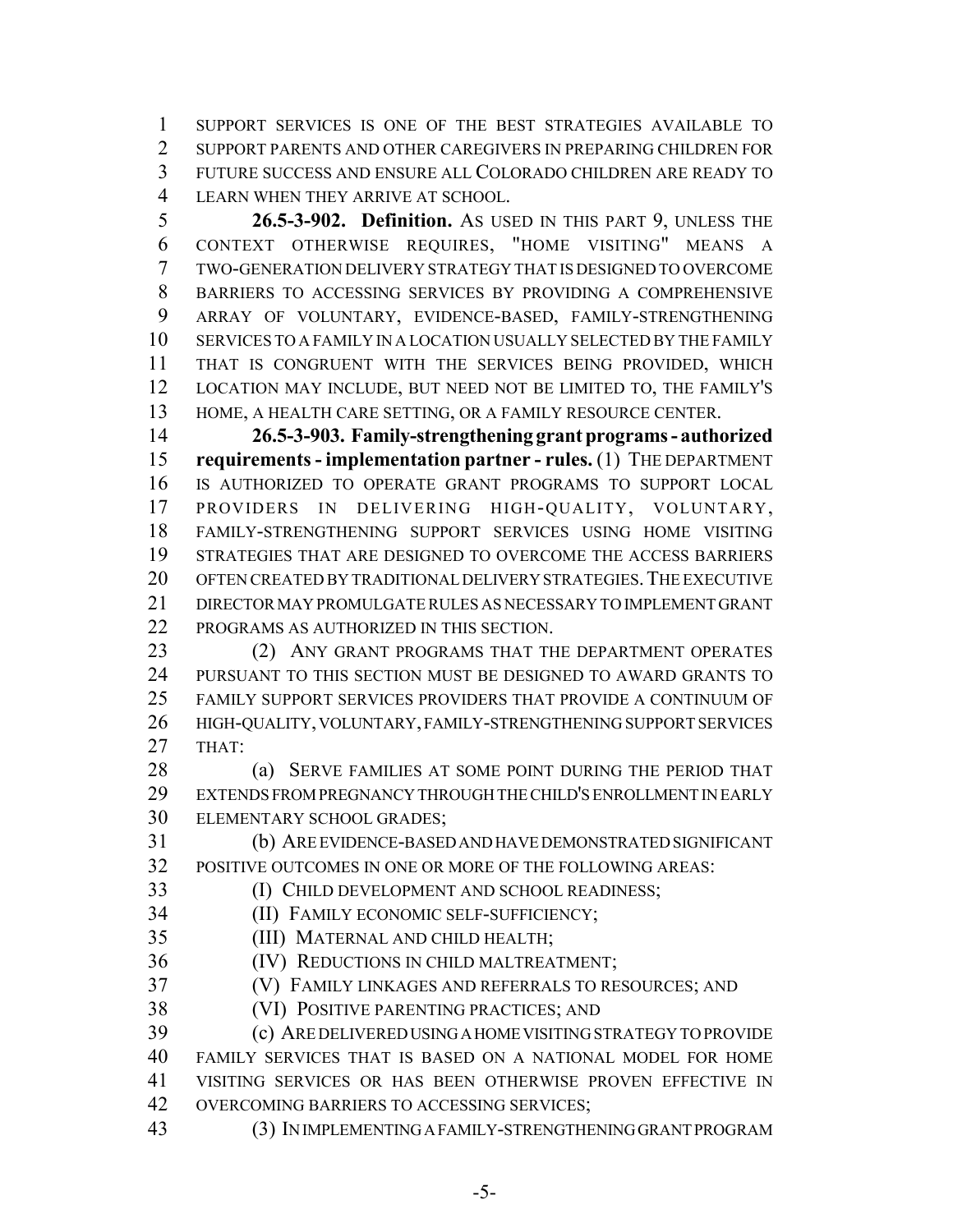PURSUANT TO THIS SECTION, THE DEPARTMENT SHALL CONTRACT WITH AN IMPLEMENTATION PARTNER. IF A GRANT PROGRAM IS BASED ON A NATIONAL MODEL FOR DELIVERING FAMILY-STRENGTHENING SERVICES, THE DEPARTMENT SHALL CONTRACT WITH A LOCAL PUBLIC OR PRIVATE ENTITY THAT IS CERTIFIED, OR OTHERWISE AUTHORIZED, TO LEAD IN IMPLEMENTING THE NATIONAL MODEL IN THE STATE, TO ACT AS THE IMPLEMENTATION PARTNER. IF A GRANT PROGRAM IS NOT BASED ON A NATIONAL MODEL, THE DEPARTMENT SHALL ISSUE A REQUEST FOR PROPOSALS TO SELECT AN IMPLEMENTATION PARTNER. THE PUBLIC OR PRIVATE ENTITY THAT THE DEPARTMENT SELECTS MUST, AT A MINIMUM, HAVE DEMONSTRATED EXPERIENCE AND EXPERTISE WITH HOME VISITING AND THE TYPES OF FAMILY-STRENGTHENING SERVICES THAT MEET THE PURPOSE OF THE GRANT PROGRAM. THE DUTIES OF AN IMPLEMENTATION PARTNER MAY BE ESTABLISHED BY DEPARTMENT RULE AND MAY VARY BASED ON THE PURPOSE OF A PARTICULAR GRANT PROGRAM, BUT MUST, AT A MINIMUM, INCLUDE:

 (a) ASSISTING THE DEPARTMENT IN REVIEWING APPLICATIONS AND SELECTING GRANTEES; AND

 (b) WORKING WITH APPLICANTS TO COMPLETE A COMMUNITY READINESS ASSESSMENT WHEN NEEDED.

 (4) THIS PART 9 DOES NOT APPLY TO NOR AFFECT IMPLEMENTATION OF THE "COLORADO NURSE HOME VISITOR PROGRAM 23 ACT", PART 5 OF THIS ARTICLE 3.".

24 Page 164, line 20, strike "9858 (e)," and substitute "9858 (e) 9858e,".

Page 167, strike lines 11 and 12 and substitute "TITLE 26, by DEPARTMENT

26 rule; of the state board, or by policy of a county department; or".

Page 167, strike lines 16 through 19 and substitute:

28 "(c) At the county's discretion, a family that transitions off the

29 works program, is eligible for CCCAP, and resides in a county that has

families on its waiting list may be added to the waiting list or be provided

31 child care assistance without first being added to the waiting list.".

 Page 168, line 27, strike "REVISE," and substitute "REVISE, AS APPROPRIATE,".

 Page 169, strike lines 1 through 3 and substitute "as the family income approaches self-sufficiency income levels. This revised copayment 36 schedule should allow families to retain a portion of its THEIR increases in income.".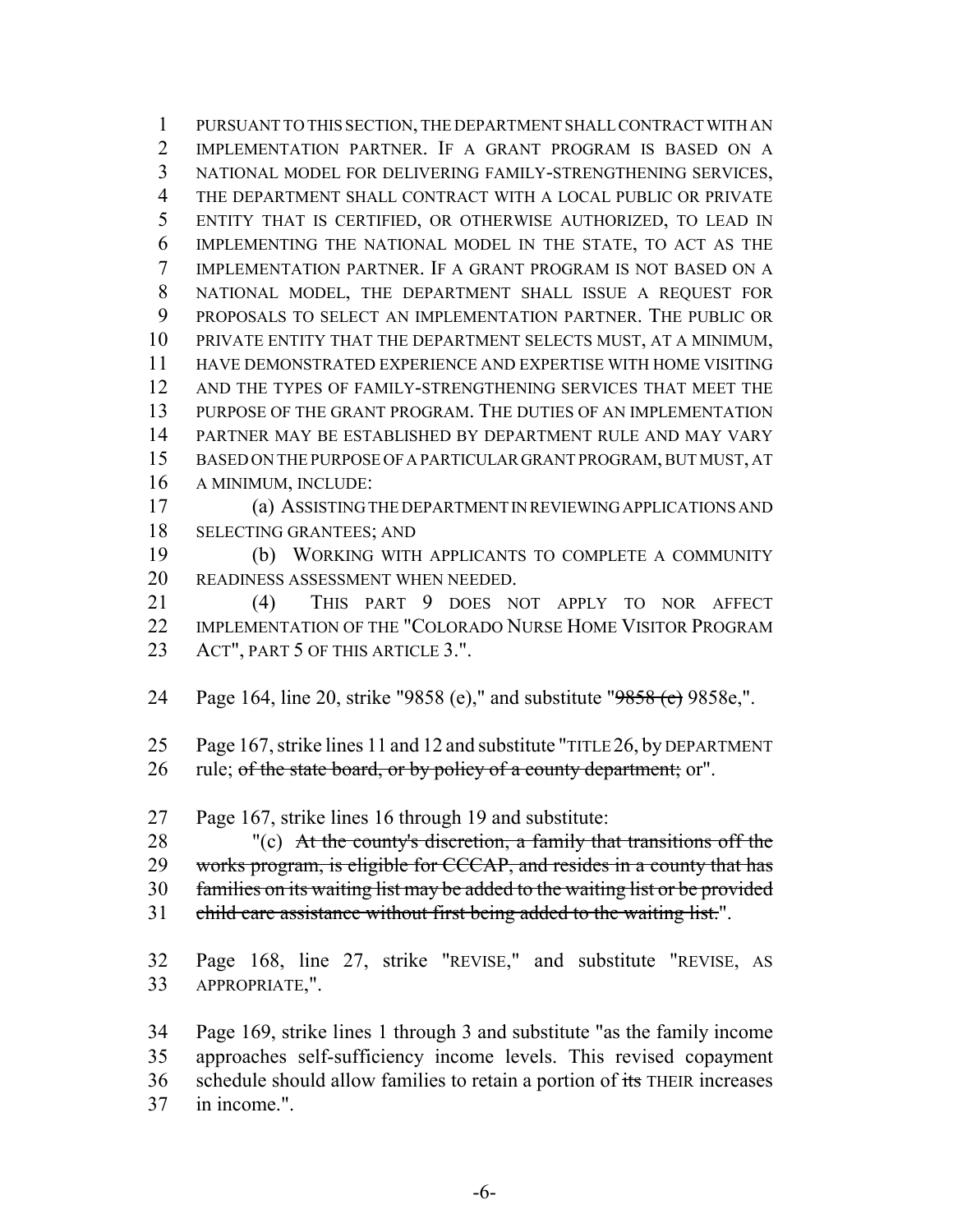- 1 Page 175, strike lines 18 and 19 and substitute "to the child, the hours
- 2 authorized for the provision of child care through CCCAP must include
- 3 authorized hours for the child that promote".
- 4 Page 175, strike lines 23 through 25 and substitute "number of hours" 5 authorized for AMOUNT OF child care AUTHORIZED should be based on the number of hours the parent is participating in an eligible activity and the
- PARENT'S AND child's needs for CHILD care.".

 Page 177, lines 12 and 13, strike "NOT BE BASED ON DAILY REIMBURSEMENT RATES" and substitute "ALLOW DAILY REIMBURSEMENT RATES ONLY FOR DROP-IN CHILD CARE, BACK-UP CHILD CARE, AND CARE THAT IS COMMONLY PAID ON A DAILY REIMBURSEMENT BASIS IN THE CHILD CARE MARKET".

 Page 179, lines 5 and 6, strike "Subject to available capacity to raise 14 federal or state funding, shall" and substitute "Subject to available 15 capacity to raise federal or state funding, Shall".

- Page 189, line 17, strike "PART 1 OF".
- Page 190, line 5, strike "26.5-2-102" and substitute "26.5-2-103".
- Page 190, strike lines 12 through 14 and substitute:
- "(13) "PARENT" HAS THE SAME MEANING AS PROVIDED IN SECTION 22-20-103.".

 Page 194, line 12, after "PRESCHOOL," insert "OTHER THAN FEDERAL MONEY PROVIDED THROUGH IDEA,".

 Page 197, strike lines 3 through 6 and substitute "THE GOAL OF SUPPORTING INCREASED ATTAINMENT OF BACCALAUREATE DEGREES IN EARLY CHILDHOOD OR BACCALAUREATE DEGREES WITH SUPPLEMENTAL EARLY LEARNING CREDENTIALS FOR LEAD TEACHERS EMPLOYED BY PRESCHOOL PROVIDERS; AND".

 Page 200, line 7, strike "ALIGN, TO THE FULLEST EXTENT POSSIBLE," and substitute "ENSURE THAT A PRESCHOOL EDUCATOR MAY MEET THE QUALIFICATIONS FOR PRESCHOOL EDUCATORS BY DEMONSTRATING COMPLIANCE WITH THE QUALIFICATIONS FOR AN EARLY CHILDHOOD TEACHING LICENSE ENDORSEMENT PROVIDED BY THE DEPARTMENT OF EDUCATION.".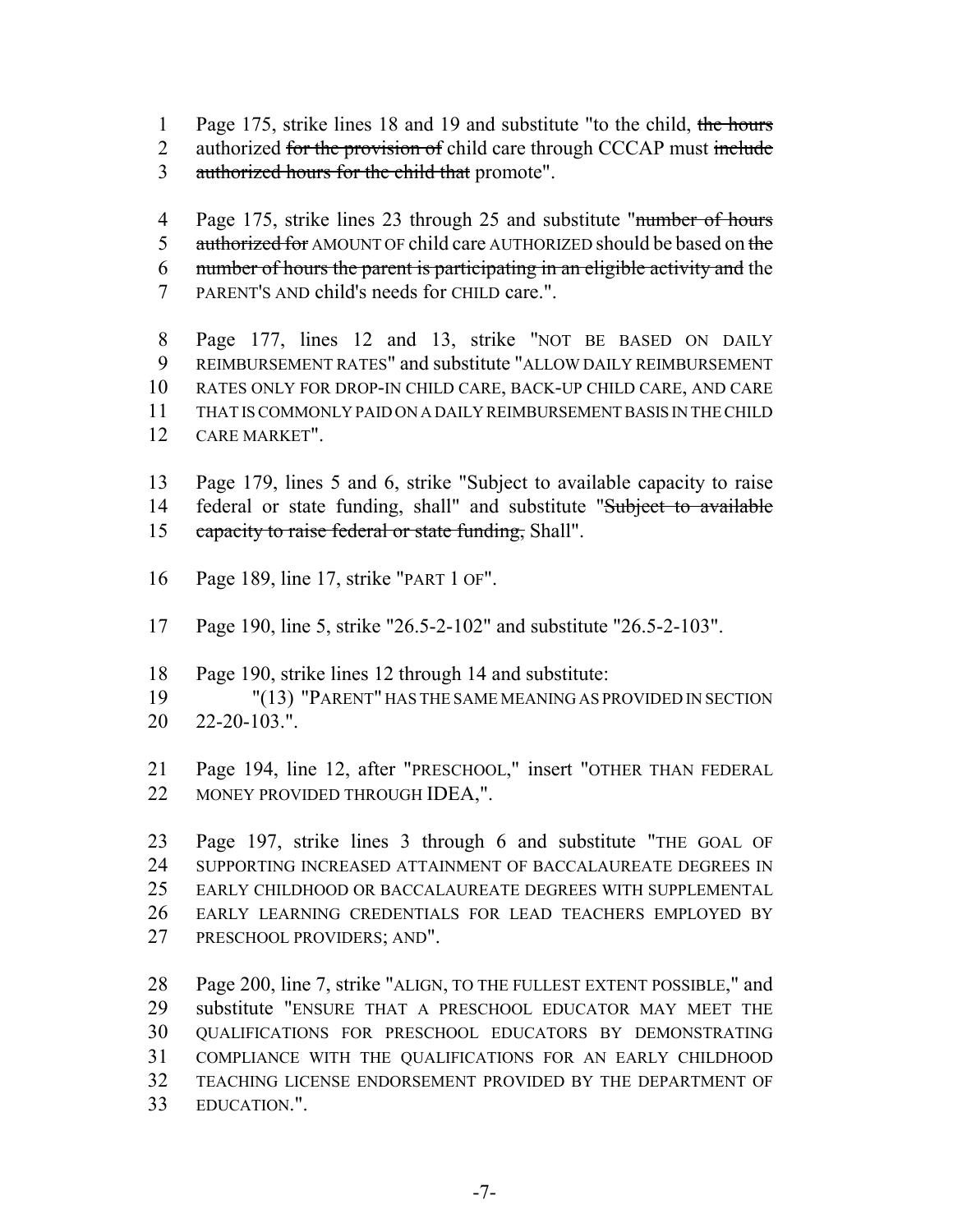Page 200, strike lines 8 through 10.

 Page 200, line 17, after "IS" insert "APPROPRIATE FOR EARLY CHILDHOOD EDUCATION AND".

 Page 200, line 20, strike "ALIGN, TO THE FULLEST" and substitute "ALLOW, TO THE FULLEST EXTENT POSSIBLE, A TEACHER WHO IS LICENSED BY THE DEPARTMENT OF EDUCATION TO USE THE PROFESSIONAL DEVELOPMENT REQUIRED TO RENEW THE TEACHING LICENSE TO ALSO MEET THE PROFESSIONAL DEVELOPMENT REQUIREMENTS ESTABLISHED BY THE DEPARTMENT FOR TEACHERS EMPLOYED BY A PRESCHOOL PROVIDER.".

- Page 200, strike lines 21 through 24.
- Page 202, strike lines 12 and 13 and substitute "SCREENINGS, WHICH MUST, AT A MINIMUM, INCLUDE THE USE OF VALID AND RELIABLE SCREENING TOOLS THAT ARE".
- Page 202, line 14, strike "APPROPRIATE;" and substitute "APPROPRIATE.".
- Page 202, strike lines 15 through 17.
- Page 202, line 19, strike "AN ADVISORY LIST" and substitute "A RESOURCE BANK".
- Page 202, line 20, strike "LIST" and substitute "RESOURCE BANK".
- Page 202, line 27, strike "LITERACY" and substitute "LITERACY, AS DEVELOPMENTALLY APPROPRIATE,".
- Page 203, strike line 3 and substitute "APPROPRIATE INSTRUCTION TO SUPPORT CHILDREN'S SUCCESS IN EARLY ELEMENTARY GRADES WHEN RECEIVING INSTRUCTION PURSUANT TO".
- Page 203, line 4, strike "REQUIREMENTS OF".
- Page 203, lines 12 and 13, strike "ON THE ADVISORY LIST" and substitute 26 "IN THE RESOURCE BANK".
- Page 203, line 24, strike "ON THE ADVISORY LIST" and substitute "IN THE RESOURCE BANK".
- Page 203, line 25, strike "THIS LIST," and substitute "THE RESOURCE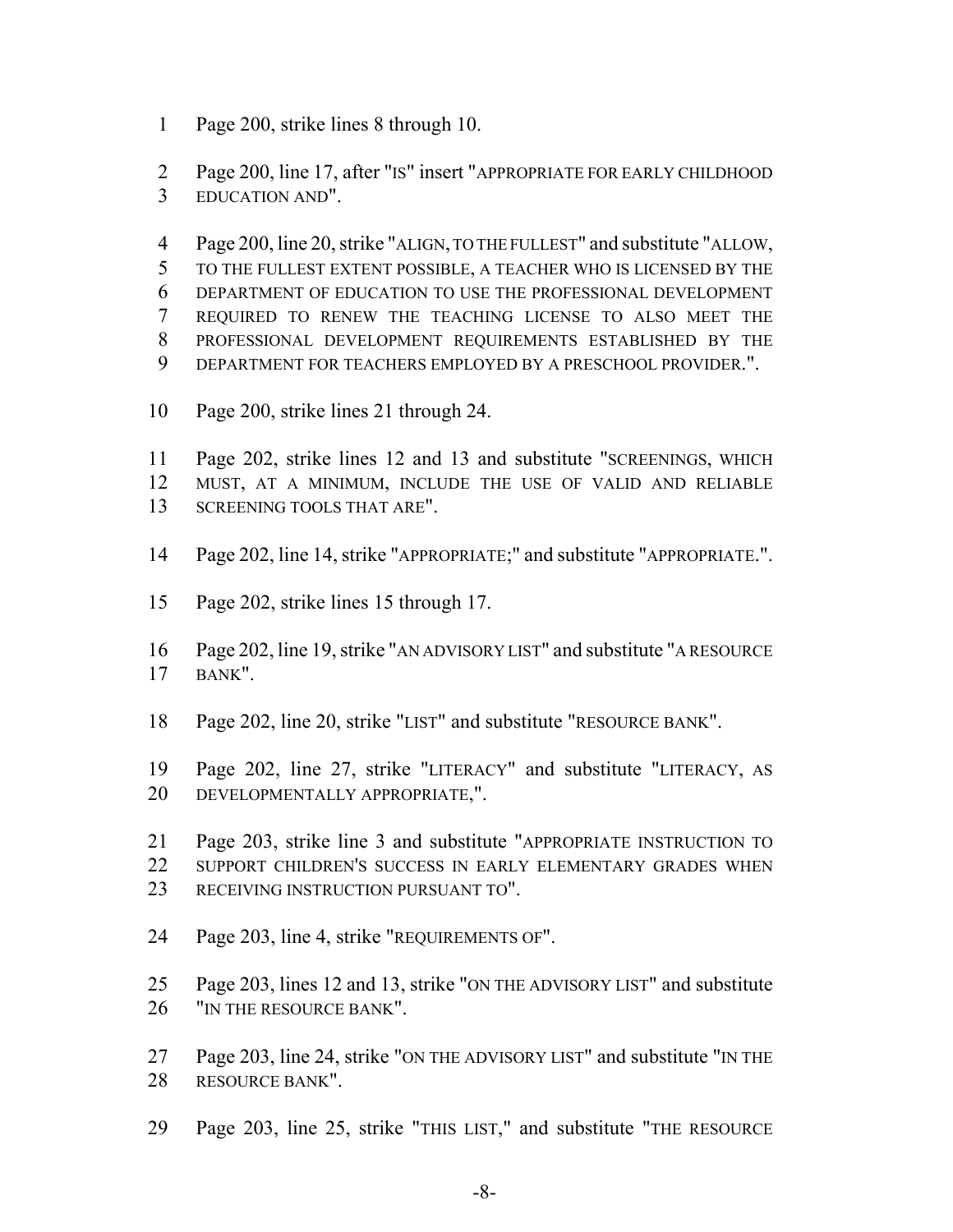BANK,".

 Page 203, line 26, strike "ADVISORY LIST" and substitute "RESOURCE BANK".

- Page 203, line 27, strike "LIST" and substitute "RESOURCE BANK".
- Page 204, line 1, strike "ADVISORY LIST," and substitute "RESOURCE BANK,".
- Page 204, strike lines 4 through 15 and substitute:
- 8 "(c) THE DEPARTMENT SHALL MAKE THE RESOURCE BANK ACCESSIBLE TO THE PUBLIC THROUGH THE DEPARTMENT WEBSITE.".

 Page 204, line 17, strike "**interagency agreement.**" and substitute "**memorandum of understanding.**".

- Page 204, lines 18 and 19, strike "AN INTERAGENCY AGREEMENT" and substitute "A MEMORANDUM OF UNDERSTANDING".
- Page 205, line 2, strike "PRACTICES," and substitute "PRACTICES;".
- Page 205, strike lines 3 through 6.
- Page 205, strike lines 7 through 9 and substitute:
- "(b) CREATE TRAINING FOR PRESCHOOL PROVIDERS CONCERNING
- THE LEGAL OBLIGATIONS FOR SERVING CHILDREN WITH DISABILITIES,
- INCLUDING THE RESPONSIBILITIES AND OBLIGATIONS OF ADMINISTRATIVE
- UNITS SPECIFIED IN IDEA AND ECEA; AND".
- Page 205, line 14, strike "AN INTERAGENCY AGREEMENT" and substitute 22 "A MEMORANDUM OF UNDERSTANDING".
- Page 205, line 22, strike "FEDERALLY MANDATED TIMELINES," and substitute "FEDERAL REQUIREMENTS AND TIMELINES,".
- Page 206, strike lines 12 through 16.
- Page 206, line 17, strike "(II)" and substitute "(I)".
- Page 206, line 18, after "ECEA;" insert "AND".
- Page 206, strike lines 19 and 20.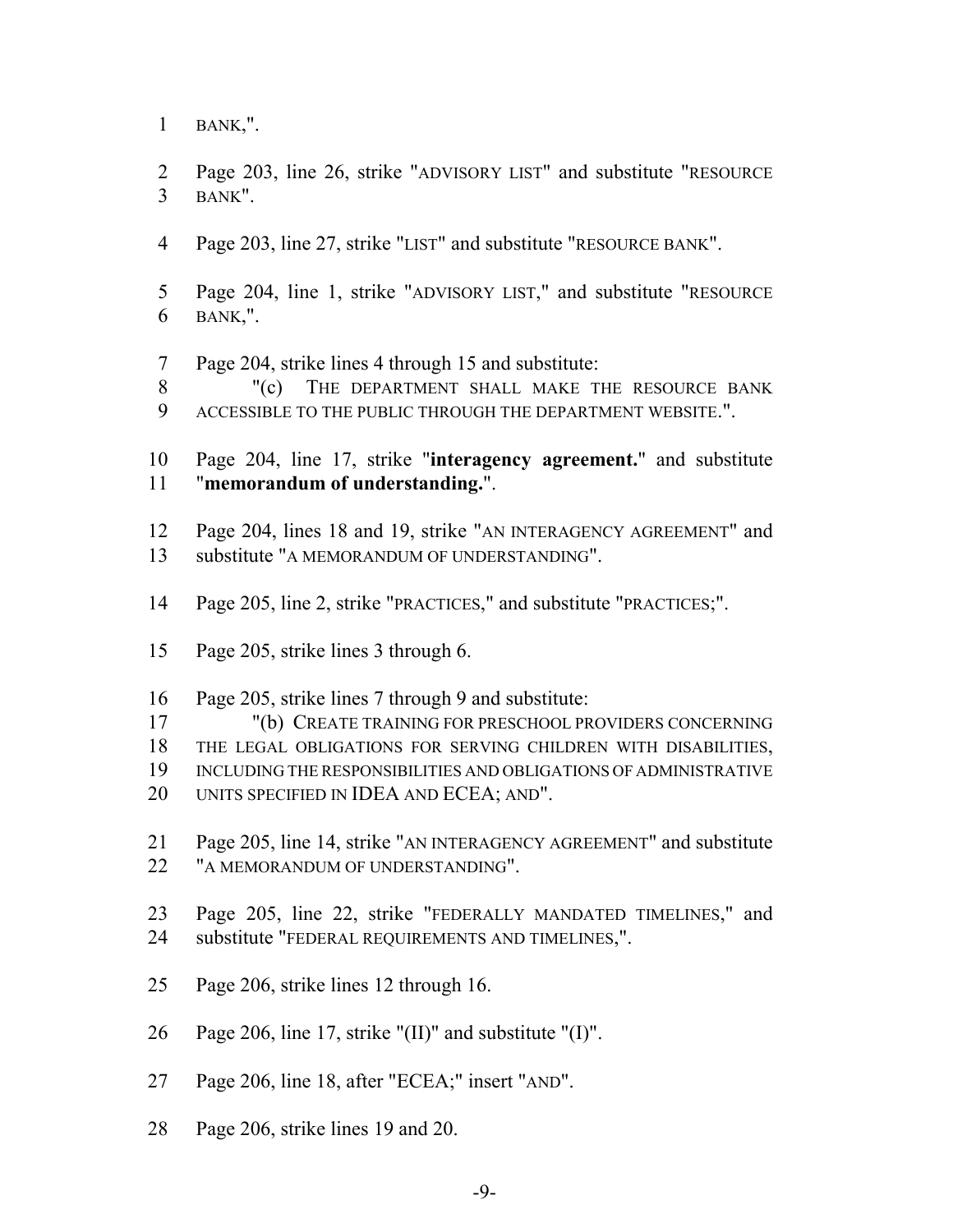| $\mathbf{1}$        | Page 206, line 21, strike "(IV)" and substitute "(II)".                                                                  |
|---------------------|--------------------------------------------------------------------------------------------------------------------------|
| $\overline{2}$      | Page 206, line 22, strike "LEGISLATIVE" and substitute "LEGAL".                                                          |
| 3<br>$\overline{4}$ | Page 224, line 19, strike "QUALITATIVE DATA," and substitute<br>"QUANTITATIVE DATA, AND QUALITATIVE DATA IF AVAILABLE,". |
| 5                   | Page 225, after line 13 insert:                                                                                          |
| 6<br>7              | "PART 3<br>KINDERGARTEN READINESS ONLINE PILOT PROGRAM                                                                   |
| 8                   | 26.5-4-301. Legislative declaration. (1) THE GENERAL                                                                     |
| 9                   | ASSEMBLY FINDS AND DECLARES THAT:                                                                                        |
| 10                  | (a) ALL CHILDREN IN THE YEAR BEFORE THEY ARE ELIGIBLE TO                                                                 |
| 11                  | ENROLL IN KINDERGARTEN SHOULD HAVE ACCESS TO SOCIAL-EMOTIONAL                                                            |
| 12                  | AND ACADEMIC SUPPORTS THAT ARE IMPORTANT FOR SCHOOL READINESS;                                                           |
| 13                  | (b) THE STATE SHOULD PROVIDE A WIDE RANGE OF CHOICES FOR                                                                 |
| 14                  | FAMILIES TO ACCESS KINDERGARTEN READINESS SUPPORTS, INCLUDING                                                            |
| 15                  | THE OPTION FOR ONLINE KINDERGARTEN READINESS PROGRAMS; AND                                                               |
| 16                  | TO RECEIVE STATE FUNDING, AN ONLINE KINDERGARTEN<br>(c)                                                                  |
| 17                  | READINESS PROGRAM SHOULD DEMONSTRATE STRONG EVIDENCE OF                                                                  |
| 18                  | EFFECTIVENESS IN TEACHING A DIVERSE ARRAY OF CHILDREN, PROVIDE                                                           |
| 19                  | EVIDENCE-BASED ONLINE CURRICULUM, INCORPORATE FAMILY                                                                     |
| 20                  | ENGAGEMENT, AND UNDERGO PERIODIC EVALUATION TO MEASURE                                                                   |
| 21                  | EFFECTIVENESS IN PREPARING CHILDREN TO LEARN IN KINDERGARTEN.                                                            |
| 22                  | (2) THE GENERAL ASSEMBLY THEREFORE FINDS THAT, TO BEST                                                                   |
| 23                  | SERVE ALL FAMILIES, IT IS APPROPRIATE FOR THE STATE TO SUPPORT AN                                                        |
| 24                  | ONLINE KINDERGARTEN READINESS PILOT PROGRAM AS A CHOICE FOR                                                              |
| 25                  | PARENTS WHO SEEK TO ACCESS ACADEMIC AND READINESS SUPPORT                                                                |
| 26                  | SERVICES FOR THEIR CHILDREN IN THE YEAR PRECEDING KINDERGARTEN                                                           |
| 27                  | ELIGIBILITY.                                                                                                             |
| 28                  | 26.5-4-302. Online kindergarten readiness pilot program -                                                                |
| 29                  | created- survey - provider selection - funding. (1) THERE IS CREATED                                                     |
| 30                  | IN THE DEPARTMENT THE ONLINE KINDERGARTEN READINESS PILOT                                                                |
| 31                  | PROGRAM, REFERRED TO IN THIS PART 3 AS THE "PILOT PROGRAM", TO                                                           |
| 32                  | PROVIDE FUNDING FOR A VOLUNTARY, ONLINE KINDERGARTEN READINESS                                                           |
| 33                  | PROGRAM THAT SERVES CHILDREN IN THE YEAR BEFORE ELIGIBILITY FOR                                                          |
| 34                  | KINDERGARTEN ENROLLMENT. THE PURPOSES OF THE PILOT PROGRAM ARE                                                           |
| 35                  | TO:                                                                                                                      |
| 36                  | HELP ENSURE THAT, IN THE YEAR BEFORE ELIGIBILITY FOR<br>(a)                                                              |
| 37                  | KINDERGARTEN ENROLLMENT, CHILDREN RECEIVE PERSONALIZED, ONLINE                                                           |
| 38                  | SUPPORT IN READING, MATHEMATICS, AND SCIENCE THAT IS                                                                     |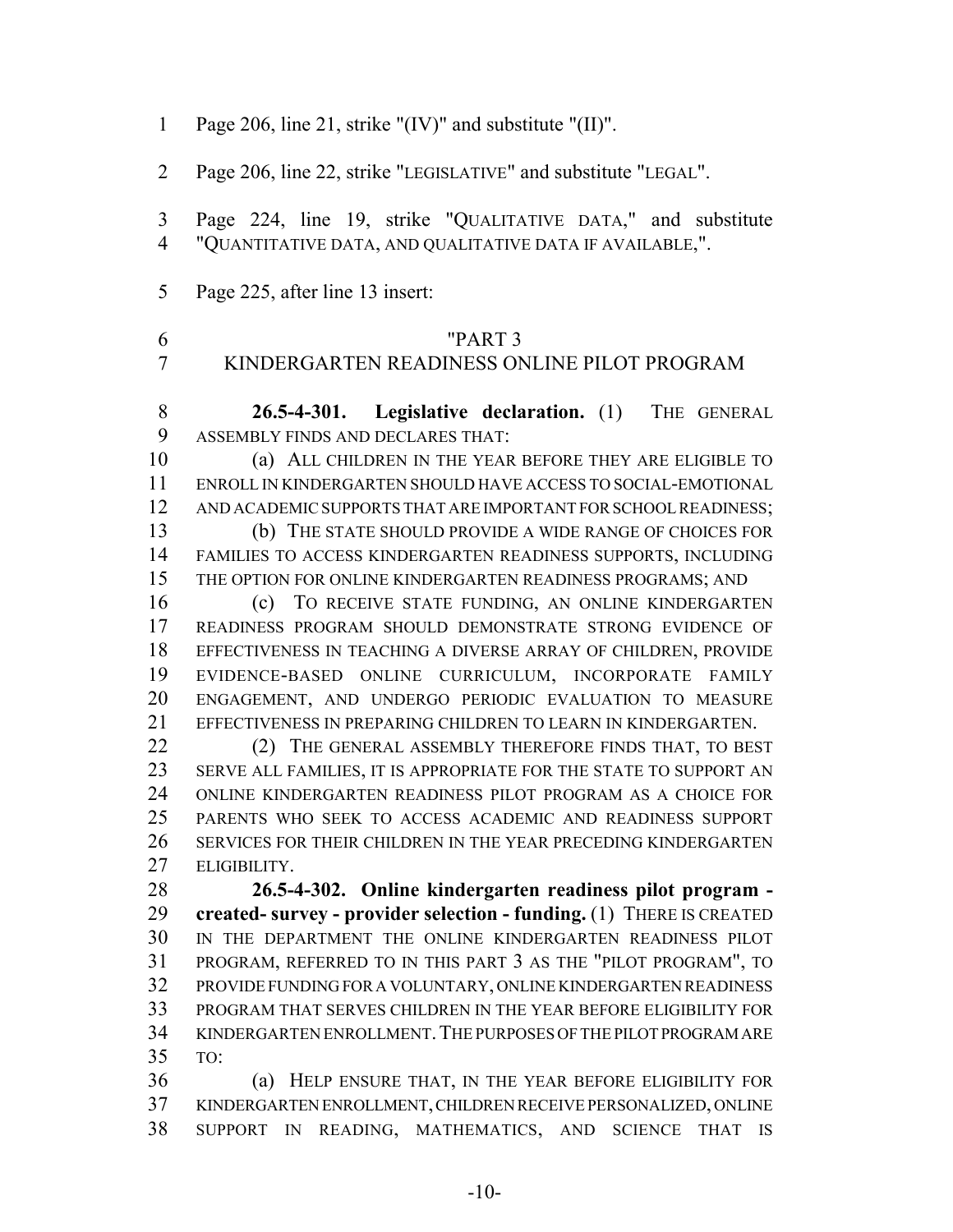DEVELOPMENTALLY APPROPRIATE;

 (b) PROVIDE TRAINING FOR PARENTS AND OTHER FAMILY MEMBERS TO HELP THEM ASSIST THEIR CHILDREN IN LEARNING; AND

 (c) RAISE THE LEVEL OF KINDERGARTEN READINESS FOR ALL CHILDREN, INCLUDING CHILDREN WHO ARE IN LOW-INCOME FAMILIES.

 (2) THE DEPARTMENT SHALL CONDUCT A STATEWIDE SURVEY TO DETERMINE THE NUMBER OF FAMILIES WHO WOULD BE INTERESTED IN PARTICIPATING IN THE PILOT PROGRAM.THE DEPARTMENT SHALL COMPILE AND SUBMIT THE RESULTS OF THE SURVEY BY DECEMBER 1, 2022, TO THE JOINT BUDGET COMMITTEE OF THE GENERAL ASSEMBLY AND THE OFFICE OF STATE PLANNING AND BUDGETING.

 (3) (a) THE DEPARTMENT SHALL ISSUE A REQUEST FOR PROPOSALS FOR A PROVIDER TO MAKE AN ONLINE KINDERGARTEN READINESS PROGRAM AVAILABLE TO FAMILIES STATEWIDE. AT A MINIMUM, A PROVIDER MUST DEMONSTRATE:

 (I) THE ABILITY TO PROVIDE TECHNOLOGY TO FAMILIES THAT CHOOSE TO PARTICIPATE IN THE ONLINE PROGRAM BUT DO NOT HAVE THE APPROPRIATE TECHNOLOGY TO BE ABLE TO DO SO;

**(II)** THE USE OF A CURRICULUM THAT IS DEVELOPMENTALLY APPROPRIATE AND EVIDENCE BASED AND HAS DEMONSTRATED EFFECTIVENESS IN PREPARING CHILDREN TO LEARN IN KINDERGARTEN;

 (III) STRONG EVIDENCE OF THE EFFECTIVENESS OF THE PROVIDER'S ONLINE KINDERGARTEN READINESS PROGRAM OVERALL IN PREPARING CHILDREN TO LEARN IN KINDERGARTEN AND IN DEVELOPING STRONG SOCIAL-EMOTIONAL SKILLS IN CHILDREN WHO PARTICIPATE IN THE PROGRAM; AND

 (IV) AN EFFECTIVE PLAN FOR RECRUITING FAMILIES FROM DIVERSE BACKGROUNDS IN ALL GEOGRAPHIC AREAS OF THE STATE TO 29 VOLUNTARILY ENROLL IN THE PROGRAM.

 (b) BY MARCH 15,2023, BASED ON THE PROPOSALS RECEIVED, THE DEPARTMENT SHALL SELECT AND CONTRACT WITH A SINGLE PROVIDER TO PROVIDE AN ONLINE KINDERGARTEN READINESS PROGRAM. AT A MINIMUM, THE CONTRACT MUST REQUIRE THE PROVIDER TO PROVIDE STATEWIDE NOTICE OF THE AVAILABILITY OF THE ONLINE KINDERGARTEN READINESS PROGRAM AND BEGIN ENROLLING FAMILIES, FREE OF CHARGE, FOR THE 2023-24 SCHOOL YEAR.

 **26.5-4-303. Reporting.** (1) BEGINNING WITH THE HEARING HELD IN JANUARY OF 2025, AS PART OF THE ANNUAL HEARING HELD PURSUANT TO THE "STATE MEASUREMENT FOR ACCOUNTABLE, RESPONSIVE, AND TRANSPARENT (SMART) GOVERNMENT ACT", PART 2 OF ARTICLE 7 OF TITLE 2, THE DEPARTMENT SHALL REPORT ON THE IMPLEMENTATION OF THE PILOT PROGRAM, INCLUDING:

(a) THE NUMBER OF CHILDREN ENROLLED IN THE PILOT PROGRAM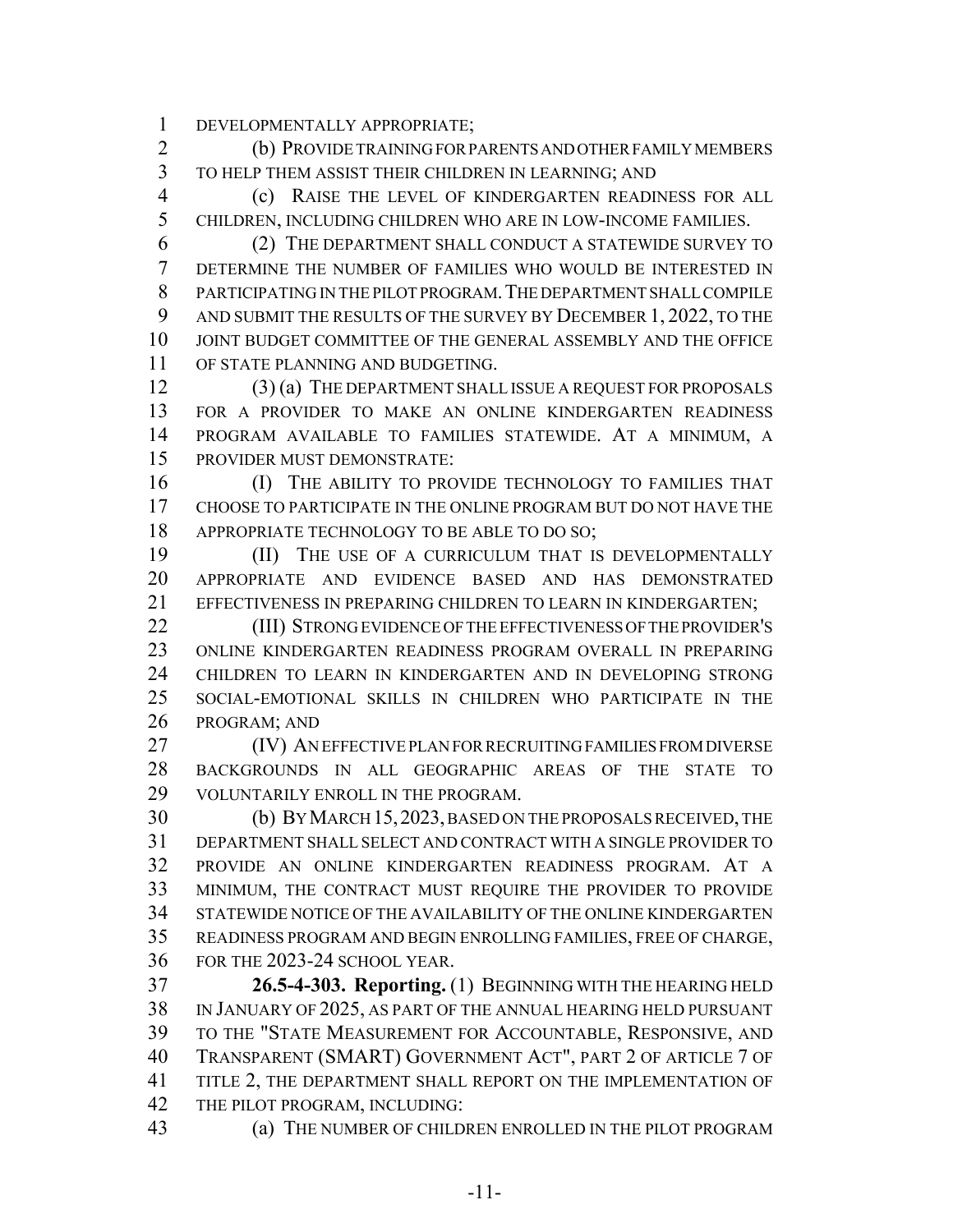FOR THE PRECEDING FISCAL YEAR;

 (b) THE NUMBER AND PERCENTAGE OF CHILDREN ENROLLED IN THE PRESCHOOL PROGRAM WHO WERE IN LOW-INCOME FAMILIES AND WHO MET ONE OR MORE OF THE QUALIFYING FACTORS ESTABLISHED IN DEPARTMENT RULE PURSUANT TO SECTION 26.5-4-204 (4)(a)(II), INCLUDING IDENTIFYING THE QUALIFYING FACTORS THAT WERE MET;

 (c) THE DEMOGRAPHICS OF THE CHILDREN ENROLLED IN THE PILOT PROGRAM, INCLUDING, BUT NOT LIMITED TO, RACE, ETHNICITY, DISABILITY, AND INCOME;

 (d) QUANTITATIVE AND, TO THE EXTENT AVAILABLE, QUALITATIVE DATA, INCLUDING STUDENT OUTCOMES TO THE EXTENT THEY ARE AVAILABLE, DEMONSTRATING THE EFFECTIVENESS OF THE PILOT PROGRAM IN IMPROVING THE OVERALL LEARNING AND KINDERGARTEN READINESS OF CHILDREN ENROLLED IN THE PILOT PROGRAM; AND

 (e) ANY ADDITIONAL INFORMATION NECESSARY TO DETERMINE THE EFFECTIVENESS OF THE PILOT PROGRAM IN PREPARING CHILDREN TO LEARN IN KINDERGARTEN.

18 (2) THE DEPARTMENT MAY REQUEST AND THE PROVIDER SHALL PROVIDE INFORMATION AS NECESSARY FOR THE DEPARTMENT TO PREPARE 20 THE REPORT DESCRIBED IN SUBSECTION (1) OF THIS SECTION.

 (3) THE DEPARTMENT SHALL ANNUALLY PUBLISH ON THE DEPARTMENT WEBSITE THE INFORMATION PROVIDED IN THE REPORT 23 DESCRIBED IN SUBSECTION (1) OF THIS SECTION.

 **26.5-4-304. Repeal of part.** THIS PART 3 IS REPEALED, EFFECTIVE JULY 1, 2029.".

 Page 234, line 14, strike "PART 3 OF ARTICLE 5 OF THIS TITLE 26.5" and substitute "PART 3 OF THIS ARTICLE 5".

Page 237, lines 21 and 22, strike "In addition, some children are placed

in facilities for residential care for their protection and well-being." and

substitute "In addition, some children are placed in facilities for

residential care for their protection and well-being.".

 Page 253, line 9, strike "purpose;" and substitute "purpose, AS DEFINED IN DEPARTMENT RULE;".

 Page 255, line 2, after "body that" insert "HAS HAD ITS LICENSE SUSPENDED PURSUANT TO SECTION 24-4-104 OR".

Page 255, line 3, strike "suspension or" and substitute "suspension or".

Page 274, strike lines 25 through 27.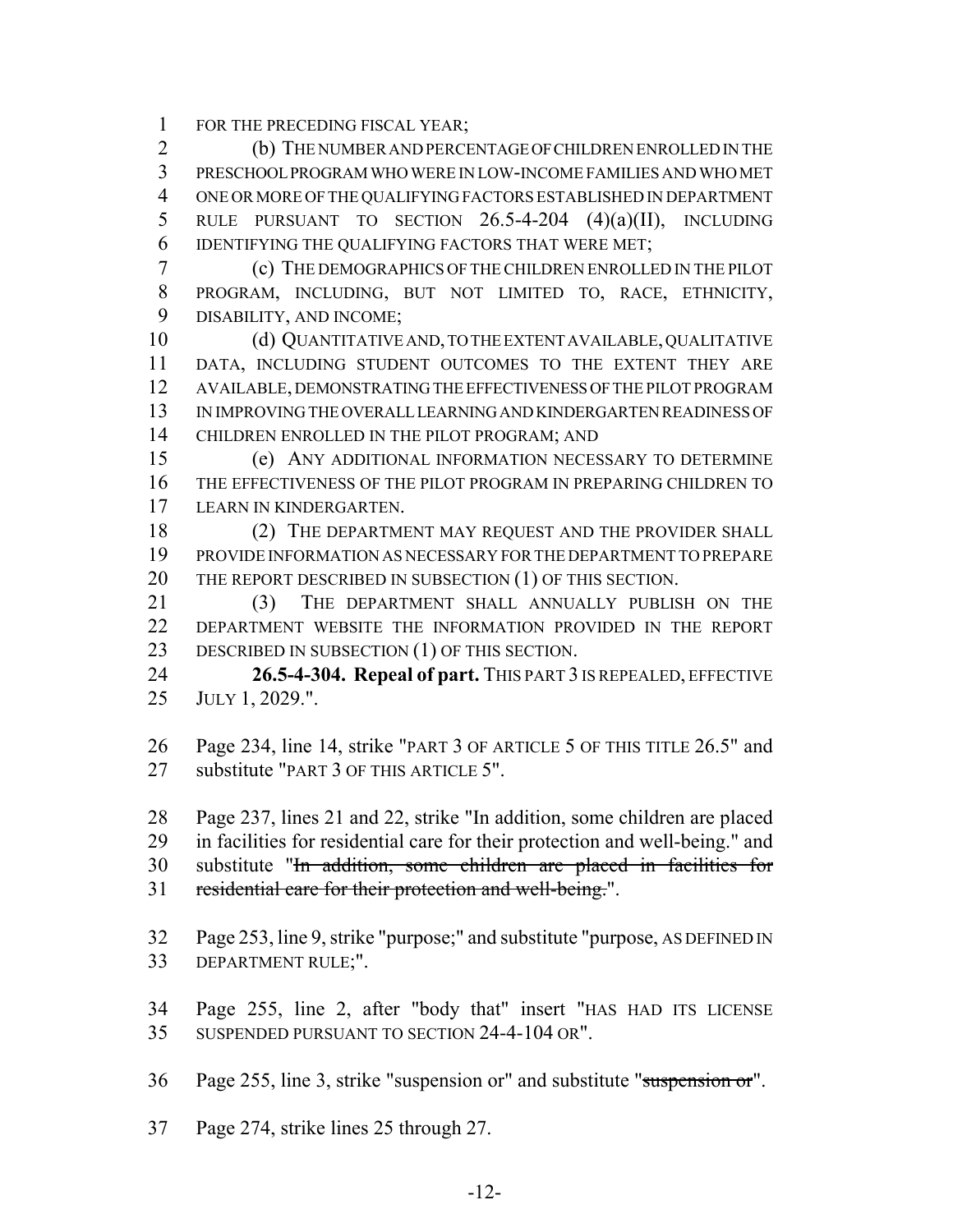- 1 Page 275, strike lines 1 through 18.
- 2 Page 288, line 21, strike "appeal, but that the" and substitute "appeal. but

3 that the entire appeals process shall last no more than one hundred

- 4 calendar days after the date of the notice of denial of the waiver request.".
- 5 Page 288, strike lines 22 through 24.
- 6 Page 310, lines 9 and 10, strike "subsection (3)" and substitute 7 "subsection  $(3)$  SUBSECTION  $(9)$ ".
- 8 Page 313, line 6, strike "3;" and substitute "3 OR ANY OF THE STANDARDS 9 PRESCRIBED AND PUBLISHED IN DEPARTMENT RULE PURSUANT TO THIS
- 10 PART 3;".
- 11 Page 313, line 21, strike "For the purposes of this" and substitute "For the 12 purposes of this".
- 13 Page 313, line 22, before "SUBSECTION" insert "AS USED IN THIS".
- 14 Page 317, line 2, strike "OF THE DEPARTMENT".
- 15 Page 317, lines 4 and 5, strike "PART 3 AND shall render his or her A 16 recommendation to the" and substitute "shall render his or her 17 recommendation to PART 3 AND ISSUE AN INITIAL DECISION. The".
- 18 Page 317, strike line 6 and substitute "of human services who shall render 19 the final decision of the department," and substitute "of human services 20 who shall render SHALL REVIEW THE INITIAL DECISION AND ISSUE the final 21 decision of the department.".
- 22 Page 317, line 7, strike "and" and substitute "and", and strike "A" and 23 substitute "A".
- 24 Page 317, line 25, strike "(8)," and substitute "(7),".

25 Page 323, strike lines 12 through 14 and substitute "MUST be before an 26 administrative law judge, of the department, who shall render his or her 27 recommendation to WHO SHALL ISSUE AN INITIAL DECISION. The executive 28 director of the department who render SHALL REVIEW THE INITIAL 29 DECISION AND ISSUE the final decision of the department.".

30 Page 330, line 18, strike "DEPARTMENT" and substitute "DEPARTMENT, IN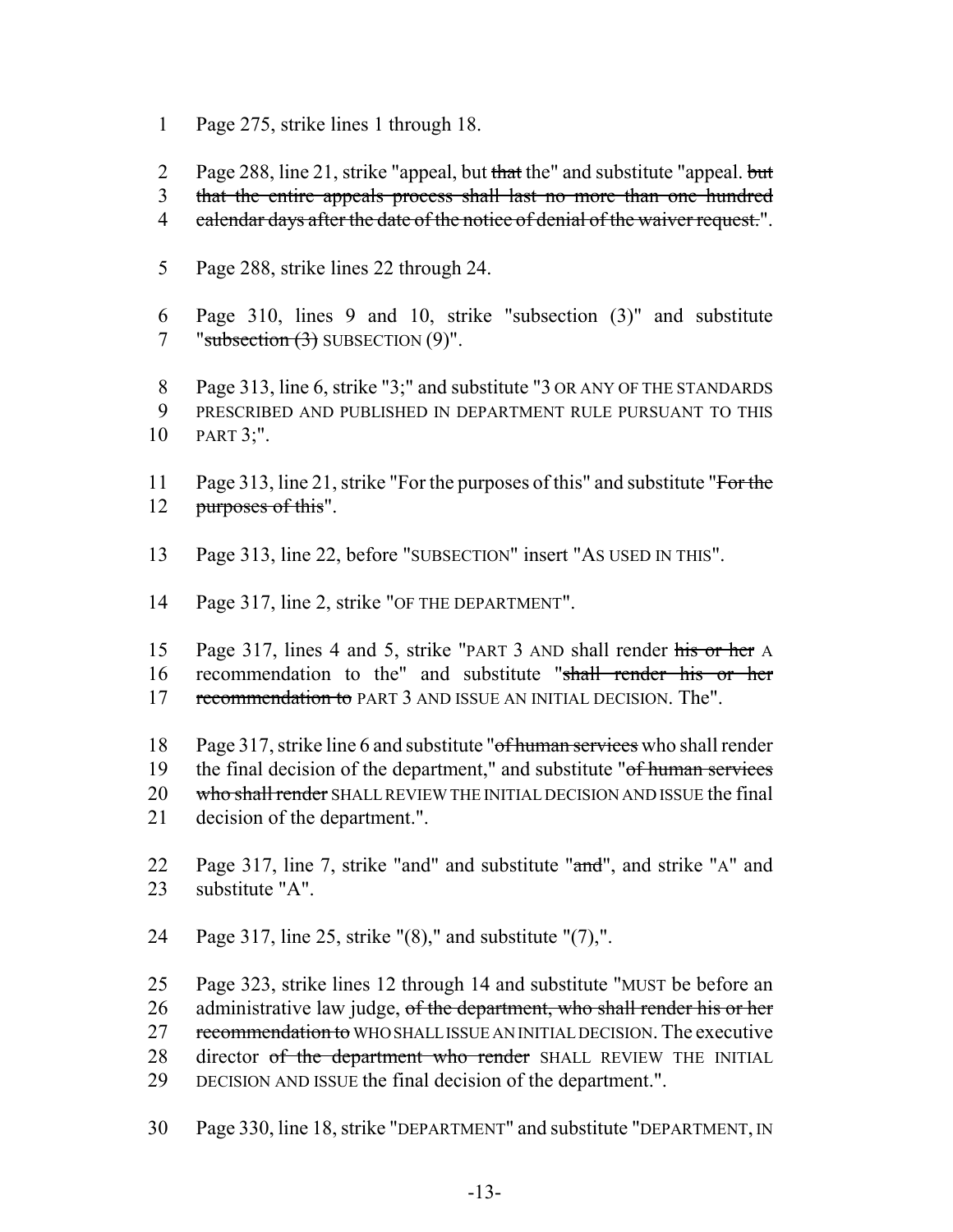- PARTNERSHIP WITH THE EARLY CHILDHOOD LEADERSHIP COMMISSION,".
- Page 330, line 21, after "DEPARTMENT" insert "AND THE COMMISSION".
- Page 330, strike line 23 and substitute "EMPLOYMENT AND WITH".
- Page 330, line 24, strike "WITH" and substitute "THAT HAVE".
- Page 331, line 27, strike "ENSURING THAT ALL LEAD" and substitute "SUPPORTING INCREASED ATTAINMENT OF BACCALAUREATE DEGREES IN EARLY CHILDHOOD OR BACCALAUREATE DEGREES WITH SUPPLEMENTAL EARLY LEARNING CREDENTIALS FOR LEAD TEACHERS EMPLOYED BY PRESCHOOL PROVIDERS;".
- Page 332, strike lines 1 through 4.
- Page 348, line 7, before "CHILD" insert "AND".
- Page 355, line 6, strike "FOR PURPOSES OF" and substitute "AS USED IN".
- Page 360, line 7, after "BODY" insert "FOR WHICH THE LICENSE IS SUSPENDED PURSUANT TO SECTION 24-4-104 OR".
- Page 360, line 8, strike "SUSPENSION OR".
- Page 393, line 15, strike "NO LATER THAN JANUARY 1, 2016, THE" and substitute "THE".
- Page 410, line 6, strike "9;" and substitute "9 OR ANY OF THE STANDARDS
- PRESCRIBED AND PUBLISHED IN DEPARTMENT RULE PURSUANT TO THIS PART 9;".
- Page 410, lines 21 and 22, strike "FOR THE PURPOSES OF" and substitute "AS USED IN".
- Page 422, line 17, after "(16)(a)(VII)" insert "and (23)".
- Page 422, after line 27 insert:
- 25 "(23) (a) THE FOLLOWING STATUTORY AUTHORIZATIONS FOR THE DESIGNATED ADVISORY COMMITTEES WILL REPEAL ON JULY 1, 2032: **(I) THE RULES ADVISORY COUNCIL OF THE DEPARTMENT OF EARLY**
- CHILDHOOD CONVENED PURSUANT TO SECTION 26.5-1-105 (2).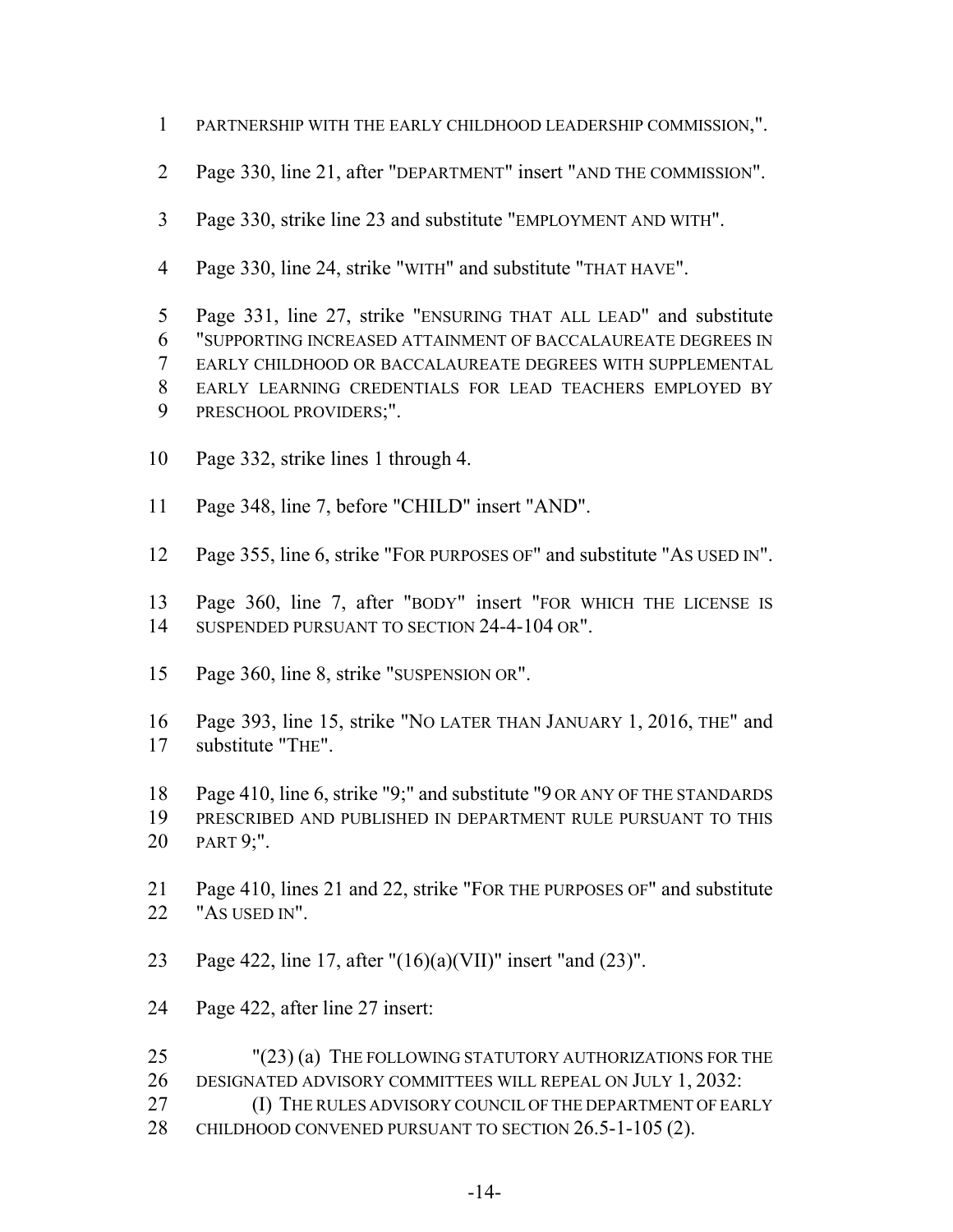(b) THIS SUBSECTION (23) IS REPEALED, EFFECTIVE JULY 1, 2034.".

 Page 423, line 7, strike "ARTICLE 26.5" and substitute "ARTICLE 3 OF TITLE 26.5".

- 4 Page 429, line 10, strike "For the purposes of" and substitute "For the 5 purposes of AS USED IN".
- 6 Page 430, line 10, strike " $(2)(k)$ ,  $(2)(k.5)$ ," and substitute " $(2)(i.8)$ ,  $(2)(k)$ , 7  $(2)(k.5), (2)(1),".$
- 8 Page 430, line 11, strike "and  $(2)(y)$ " and substitute " $(2)(s)$ ,  $(2)(y)$ , and 9  $(2.5)(a)$ ".
- 10 Page 431, line 18, strike "state department of human services" and substitute "state department of human services,".
- Page 431, line 19, strike "CHILDHOOD" and substitute "CHILDHOOD,".
- Page 432, after line 7, insert:

 "(j.8) The state department of human services OR DEPARTMENT OF EARLY CHILDHOOD investigating any person required to submit to a background check pursuant to section 26-6-705 (2), when the person has given written authorization to the state department of human services OR DEPARTMENT OF EARLY CHILDHOOD to check records or reports of child abuse or neglect;".

- Page 432, line 27, strike "services," and substitute "services OR 21 DEPARTMENT OF EARLY CHILDHOOD,".
- Page 433, line 8, after "services" insert "OR DEPARTMENT OF EARLY CHILDHOOD".
- Page 433, after line 19 insert:

 "(l) The state department of human services OR DEPARTMENT OF EARLY CHILDHOOD, when requested in writing by the department of education to check records or reports of child abuse or neglect for the purpose of aiding the department of education in its investigation of an allegation of abuse by an employee of a school district in this state. Within ten days of the department of education's request, the state department of human services OR DEPARTMENT OF EARLY CHILDHOOD shall provide the date of the report of the incident, the location of 33 investigation, the type of abuse or neglect, and the county which THAT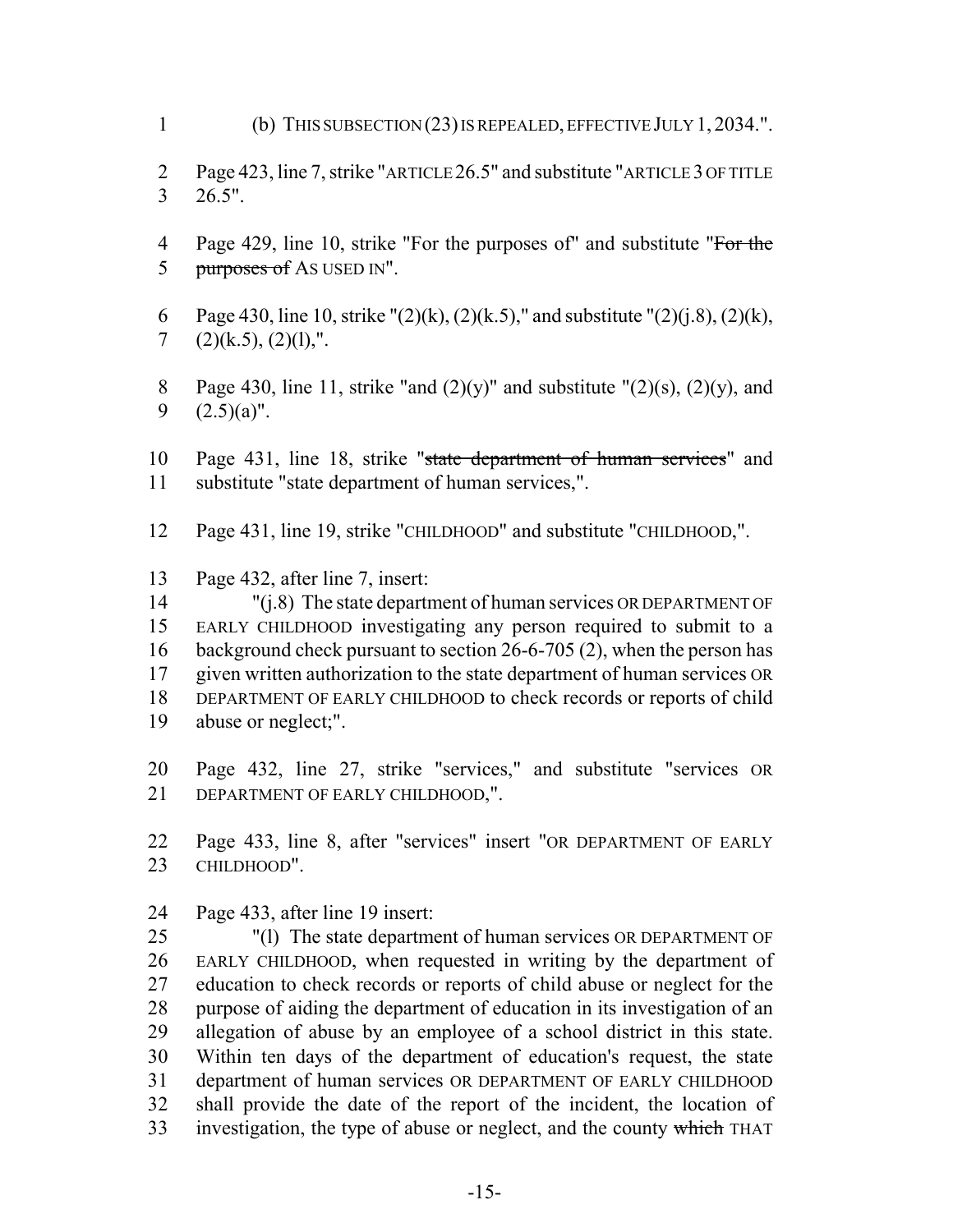investigated the incident contained in the confirmed reports of child abuse 2 or neglect. The department of education shall be IS subject to the fee assessment established in subsection (2.5) of this section. Any employee of the department of education who releases any information obtained 5 under this paragraph  $(1)$  SUBSECTION  $(2)(1)$  to any person not authorized to receive such THE information pursuant to the provisions of section 7 22-32-109.7 <del>C.R.S.,</del> or any member of the board of education of a school 8 district who releases such THE information obtained pursuant to said 9 section shall be deemed to have violated VIOLATES the provisions of 10 subsection (4) of this section and shall be IS subject to the penalty therefor FOR THE VIOLATION.".

Page 434, after line 9, insert:

 "(s) The state department of human services OR THE DEPARTMENT OF EARLY CHILDHOOD investigating a prospective CASA volunteer for the CASA program when the prospective CASA volunteer has given written authorization to the CASA program to check any records or reports of child abuse or neglect pursuant to section 19-1-205 (3)(a.5);".

Page 434, after line 15, insert:

 "(2.5) **Fee - rules - records and reports fund.** (a) Any person or agency provided information from the state department of human services 21 OR DEPARTMENT OF EARLY CHILDHOOD pursuant to subsections  $(2)(i)$ , 22 (2)(k) to (2)(o), (2)(t), and (2)(y) of this section and any child placement agency must be assessed a fee that is established and collected by the state department of human services pursuant to parameters set forth in rule established by the state board of human services OR THE DEPARTMENT OF EARLY CHILDHOOD PURSUANT TO PARAMETERS SET FORTH IN RULE ESTABLISHED BY THE EXECUTIVE DIRECTOR OF THE DEPARTMENT OF EARLY CHILDHOOD, WHICHEVER IS APPLICABLE. At a minimum, the rules must include a provision requiring the state department of human services OR DEPARTMENT OF EARLY CHILDHOOD, AS APPLICABLE, to provide notice of the fee to interested persons and the maximum fee amount that the department shall not exceed without the express approval of the state board of human services OR EXECUTIVE DIRECTOR OF THE DEPARTMENT OF EARLY CHILDHOOD, AS APPLICABLE. The fee established must not 35 exceed the direct and indirect costs of administering subsections  $(2)(i)$ , (2)(k) to (2)(o), (2)(t), and (2)(y) of this section and the direct and indirect costs of administering section 19-3-313.5 (3) and (4).".

38 Page 435, line 7, strike " $(2)(m)$ " and substitute " $(2)(m)$ ,  $(2)(11)$ , and (2)(mm); and **add** (2)(nn)".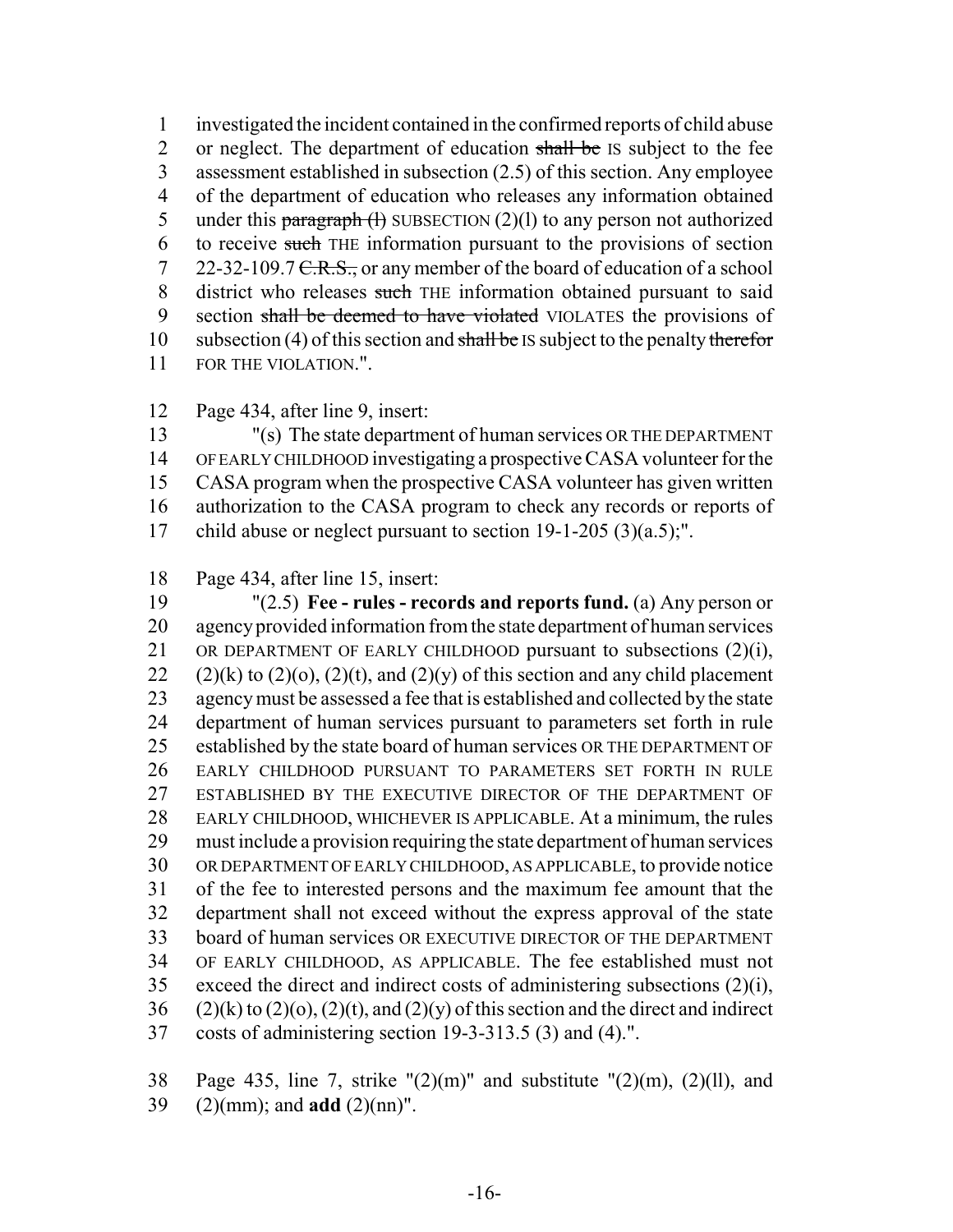- Page 435, after line 13, insert:
- "(ll) Officials or employees of county departments of health, 3 human services, or social services; and
- (mm) Naturopathic doctor registered under article 250 of title 12;
- AND
- (nn) EMPLOYEES OF THE DEPARTMENT OF EARLY CHILDHOOD.".
- 7 Page 446, lines 21 and 22, strike "child care centers" and substitute "child" 8 care centers PUBLIC PRESCHOOL PROVIDERS".
- Page 448, line 11, before "and" insert "AS AMENDED,".
- Page 452, after line 26 insert:
- "**SECTION 60.** In Colorado Revised Statutes, 24-101-105, **amend** (1)(a) introductory portion, (1)(a)(XIV), and (1)(a)(XV); and **add** 13  $(1)(a)(XVI)$  as follows:
- **24-101-105. Application of this code.** (1) (a) This code shall 15 apply APPLIES to all publicly funded contracts entered into by all governmental bodies of the executive branch of this state; except that this 17 code shall DOES not apply to:
- 18 (XIV) Annuities; and
- (XV) Real property or interest in real property; AND
- 20 (XVI) THE DEPARTMENT OF EARLY CHILDHOOD AND LOCAL COORDINATING ORGANIZATIONS, INCLUDING ENTITIES THAT APPLY TO SERVE AS LOCAL COORDINATING ORGANIZATIONS, PURSUANT TO PART 1 23 OF ARTICLE 2 OF TITLE 26.5.".
- Renumber succeeding sections accordingly.
- Page 454, line 21, strike "SECTION".
- Page 457, line 5, strike "(7)".
- Page 461, line 11, strike "SECTION".
- Page 465, after line 11 insert:
- "**SECTION 77.** In Colorado Revised Statutes, 26-1-127, **amend**
- 30 (1), (1.5), (2)(a), and (3) as follows:
- **26-1-127. Fraudulent acts.** (1) Any person who obtains or any person who willfully aids or abets another to obtain public assistance or vendor payments or medical assistance as defined in this title 26 OR CHILD CARE ASSISTANCE AS DESCRIBED IN PART 1 OF ARTICLE 4 OF TITLE 26.5 to which the person is not entitled or in an amount greater than that to which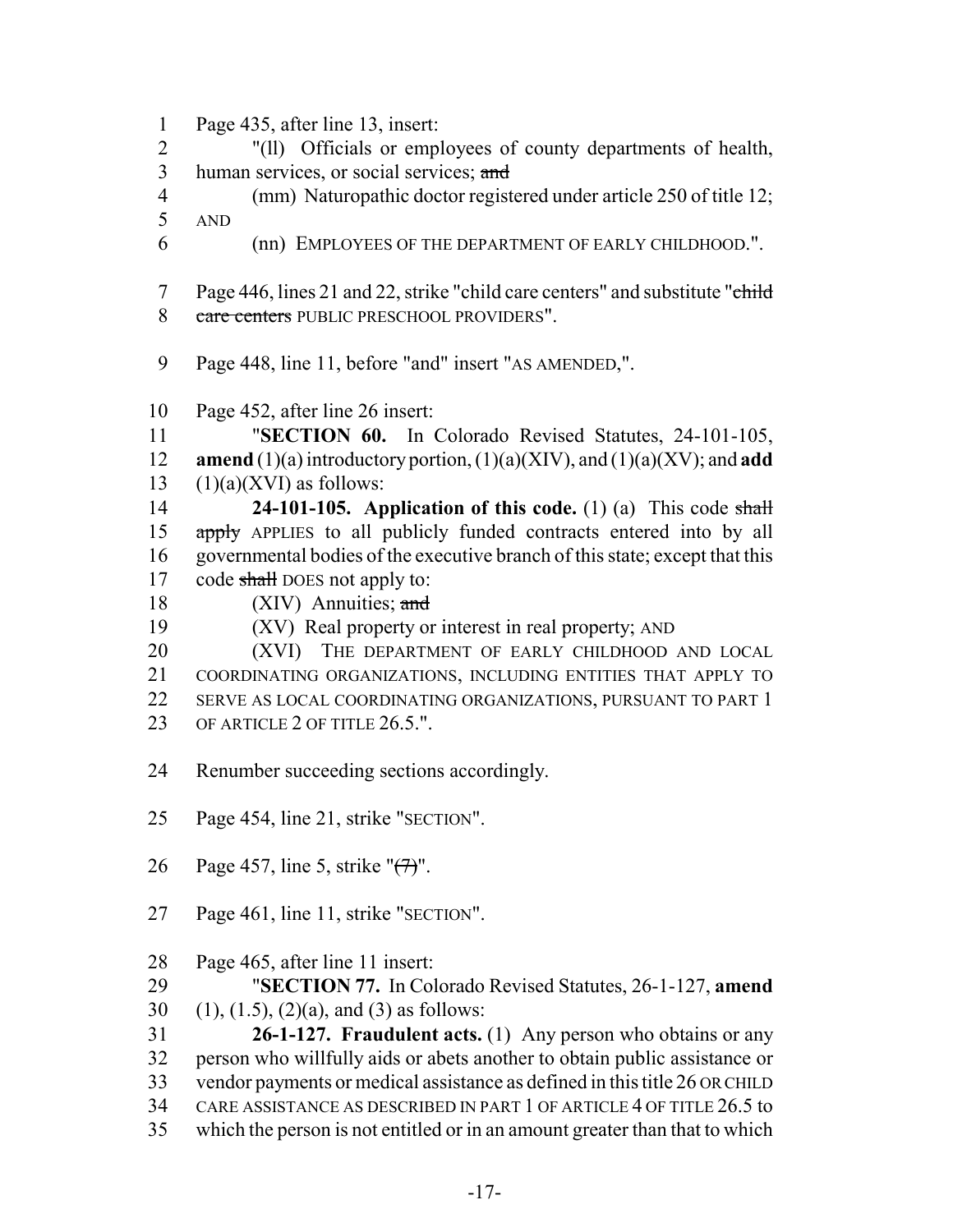the person is justly entitled or payment of any forfeited installment grants or benefits to which the person is not entitled or in a greater amount than that to which the person is entitled, by means of a willfully false statement or representation, or by impersonation, or by any other fraudulent device, commits the crime of theft, which crime is classified in accordance with section 18-4-401 (2) and which crime is punished as provided in section 18-1.3-401 if the crime is classified as a felony, or section 18-1.3-501 if the crime is classified as a misdemeanor. To the extent not otherwise prohibited by state or federal law, any person violating the provisions of this subsection (1) is disqualified from 11 participation in the public assistance program under PURSUANT TO article 2 of this title 26 OR PART 1 OF ARTICLE 4 OF TITLE 26.5 in which a recipient is found to have committed an intentional program violation for one year for a first offense, two years for a second offense, and permanently for a third or subsequent offense. Such disqualification is mandatory and is in addition to any other penalty imposed by law.

 (1.5) To the extent not otherwise prohibited by state or federal law, any person against whom a county department of social services or the state department obtains a civil judgment in a state or federal court of record in this state based on allegations that the person obtained or willfully aided and abetted another to obtain public assistance or vendor payments or medical assistance as defined in this title 26 OR CHILD CARE 23 ASSISTANCE AS DESCRIBED IN PART 1 OF ARTICLE 4 OF TITLE 26.5 to which the person is not entitled or in an amount greater than that to which the person is justly entitled or payment of any forfeited installment grants or benefits to which the person is not entitled or in a greater amount than that to which the person is entitled, by means of a willfully false statement or representation, or by impersonation, or by any other 29 fraudulent device, is disqualified from participation in the public 30 assistance program under PURSUANT TO article 2 of this title 26 OR PART 1 OF ARTICLE 4 OF TITLE 26.5 in which a recipient is found to have committed an intentional program violation for one year for a first incident, two years for a second incident, and permanently for a third or subsequent incident. Such disqualification is mandatory and is in addition to any other remedy available to a judgment creditor.

 (2) (a) If, at any time during the continuance of public assistance 37 under PURSUANT TO this title 26 OR CHILD CARE ASSISTANCE PURSUANT 38 TO PART 1 OF ARTICLE 4 OF TITLE 26.5, the recipient thereof acquires any property or receives any increase in income or property, or both, in excess of that declared at the time of determination or redetermination of eligibility or if there is any other change in circumstances affecting the recipient's eligibility, it shall be the duty of the recipient to notify the county department within thirty days in writing or take steps to secure